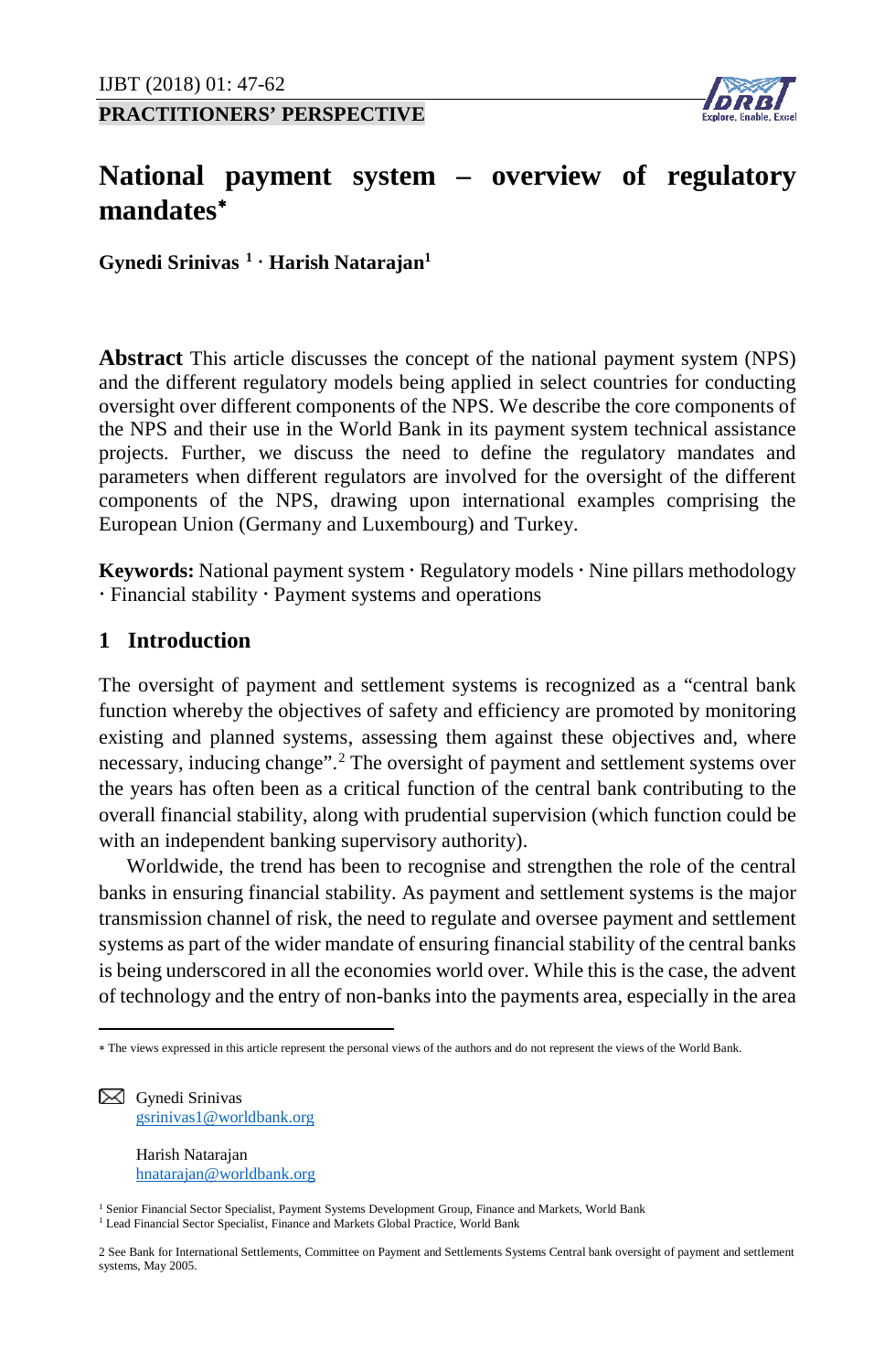of retail payments, and to promote innovation and competition, the oversight over certain components of the national payments system (NPS) are being reassessed in several countries. For instance, in the case of UK, a new Payment Systems Regulator<sup>[3](#page-1-0)</sup> has been set up to regulate and oversee the retail payment systems, with the Bank of England[4](#page-1-1) being responsible for the oversight and supervision of financial market infrastructures (FMIs), as part of its mandate for ensuring financial stability. In contrast, all aspects of the payments system in Indonesia are regulated and overseen by Bank of Indonesia<sup>[5](#page-1-2)</sup>, as part of its mandate of achieving and maintaining the stability of the value of the Rupiah and ensuring financial system stability. The Financial Services Authority (OJK)<sup>[6](#page-1-3)</sup>, a separate regulator in Indonesia is tasked with regulating and supervising financial services activities in banking, capital markets, non-banking financial sector and consumer protection.

Based on the legal mandate and the division of responsibilities, it is quite often the case that different authorities including the central bank are involved in discharging the oversight function over the national payments system (NPS). For instance, the licensing and regulation of non-bank payment service providers and operators could be vested in a different regulatory authority. Other public policy objectives such as anti-money laundering and combating the financing of terrorism (AML/CFT), consumer protection, anti-competitive practices, could all be under the aegis of different authorities.

This article while taking into account these broad trends, throws light on the concept of the NPS and the different regulatory models being applied in select countries for conducting oversight over different components of the NPS. In section 2, a definition and outline of the NPS is presented. The core components of the NPS as outlined in the "General guidance of national payment system development<sup>[7](#page-1-4)</sup>", the "nine pillars" methodological approach derived from the above and used by the World Bank in its payment system technical assistance projects, are discussed in section 3. Section 4 talks about the need to define the regulatory mandates and parameters when different regulators are involved for the oversight of the different components of the NPS, drawing upon international examples comprising the European Union (Germany and Luxembourg) and Turkey. These examples are used to present the two stylized models of oversight and supervision over payment and settlement systems that are followed in these countries. Section 5 provides the conclusion, highlighting the need for an effective cooperative framework between the regulators for the safe and efficient functioning of the NPS.

<span id="page-1-0"></span><sup>3</sup> The Payment Systems Regulator (PSR) is a subsidiary of the Financial Conduct Authority of the UK, and is independent, with its own board and managing director. (Source: https://www.psr.org.uk/)

<span id="page-1-1"></span>The Bank of England supervises three main types of FMIs: (i) recognised payment systems; (ii) central securities depositories; and (iii) central counterparties. It works with the Financial Conduct Authority (FCA) and overseas regulators to supervise FMIs. (Source: https://www.bankofengland.co.uk/financial-stability/financial-market-infrastructure-supervision)

<span id="page-1-2"></span><sup>5</sup> http://www.bi.go.id/en/tentang-bi/fungsi-bi/tujuan/Contents/Default.aspx

<span id="page-1-3"></span><sup>6</sup> http://www.ojk.go.id/en/tentang-ojk/Pages/Tugas-dan-Fungsi.aspx

<span id="page-1-4"></span><sup>7</sup> See Bank for International Settlements, Committee on Payments and Market Infrastructures (formerly CPPS), General guidance for national payment system development, 2006. The guidance framework is widely used in all World Bank payments system technical assistance projects.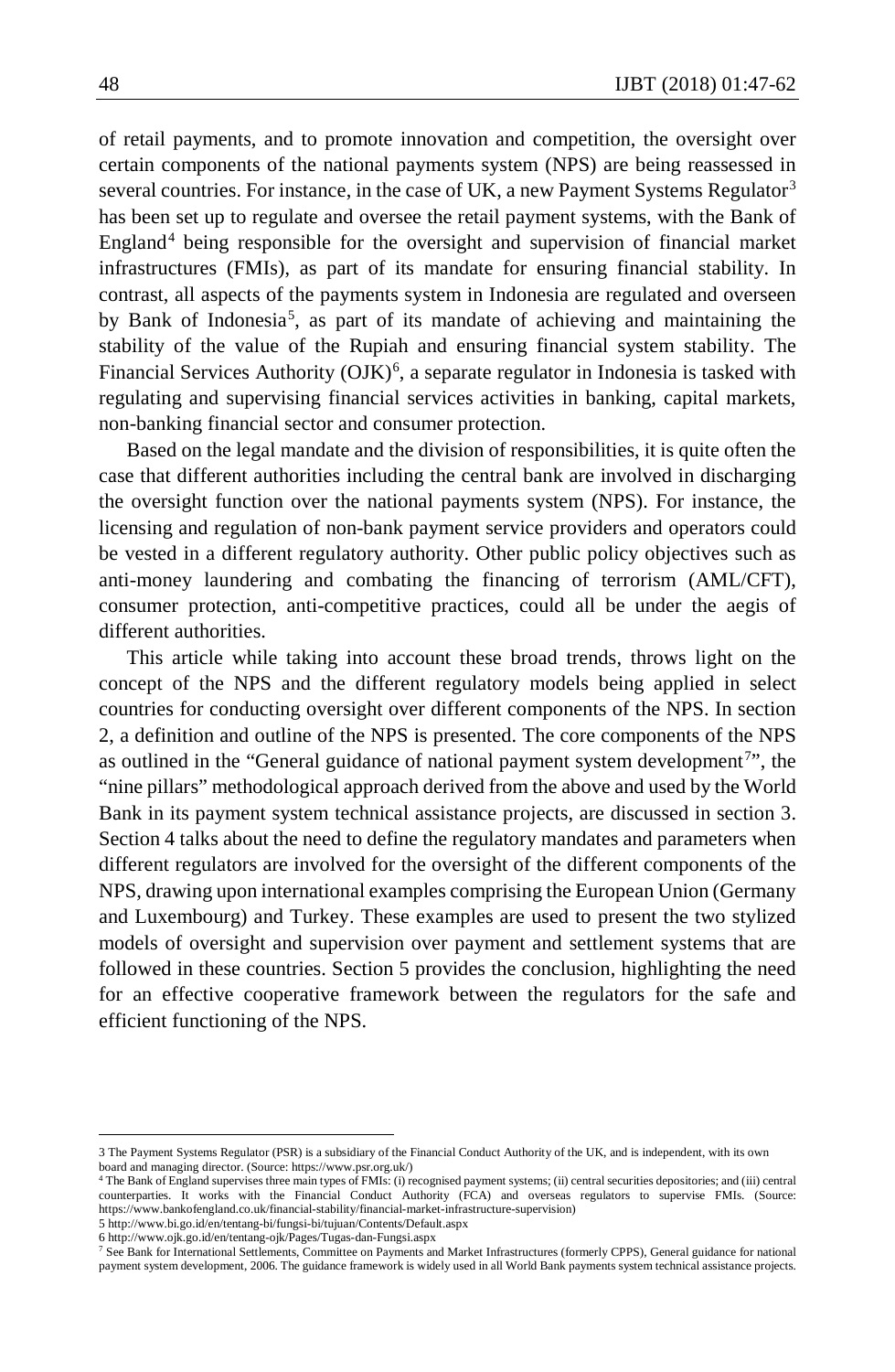## **2 The national payment system (NPS)**

A country's National Payment System (NPS) consists of a defined group of institutions and a set of instruments and procedures, used to facilitate the circulation of money within the country and internationally. The main elements of a modern national payments system include:<sup>[8](#page-2-0)</sup>

- Payment instruments used to initiate and direct the transfer of funds between the accounts of payers and payees;
- Payment infrastructures for transacting and clearing payment instruments, processing and communicating payment information, and transferring the funds between the paying and receiving institutions;
- Electronic book-entry securities system(s) to register and record changes in ownership of both private and government securities;
- Financial institutions that provide payment accounts, instruments and services to consumers, and businesses and organizations that operate payment transaction, clearing and settlement service networks for those financial institutions;
- Non-financial institutions that provide payment and access to payment-related services and offer various products to satisfy market needs;
- Market arrangements such as conventions, regulations and contracts for producing, pricing, delivering, and acquiring the various payment instruments and services;
- Laws, standards, rules, and procedures set by legislators, courts, and regulators that define and govern the mechanics of the payment transfer process and the conduct of payment service markets.

As can be seen from the above, the NPS is a broad concept and encompasses a country's entire matrix of institutional and infrastructure arrangements and processes for initiating and transferring monetary claims in the form of commercial bank and central bank liabilities. Seen from this perspective, any country's economy can be viewed as a series of layers in an inverted pyramid, as depicted in Figure 1, in which each layer is supported by the layers beneath it. The broadest layer of the pyramid represents the real economy and the financial markets, i.e. the buying and selling of goods and services throughout the nation. It is supported by the country's banking system – the next level of the pyramid – which provides payment services to all sectors of the economy.[9](#page-2-1) The third level consists of a limited number of interbank value transfer systems through which payment and other financial transactions are processed. The final settlement of funds transfers takes place across the accounts

l

<span id="page-2-0"></span><sup>8</sup> See Bank for International Settlements, Committee on Payments and Market Infrastructures (formerly CPPS), General guidance for national payment system development, 2006.<br><sup>9</sup> Comprising the individual, retail, industrial and commercial, financial, government, and international sectors.

<span id="page-2-1"></span>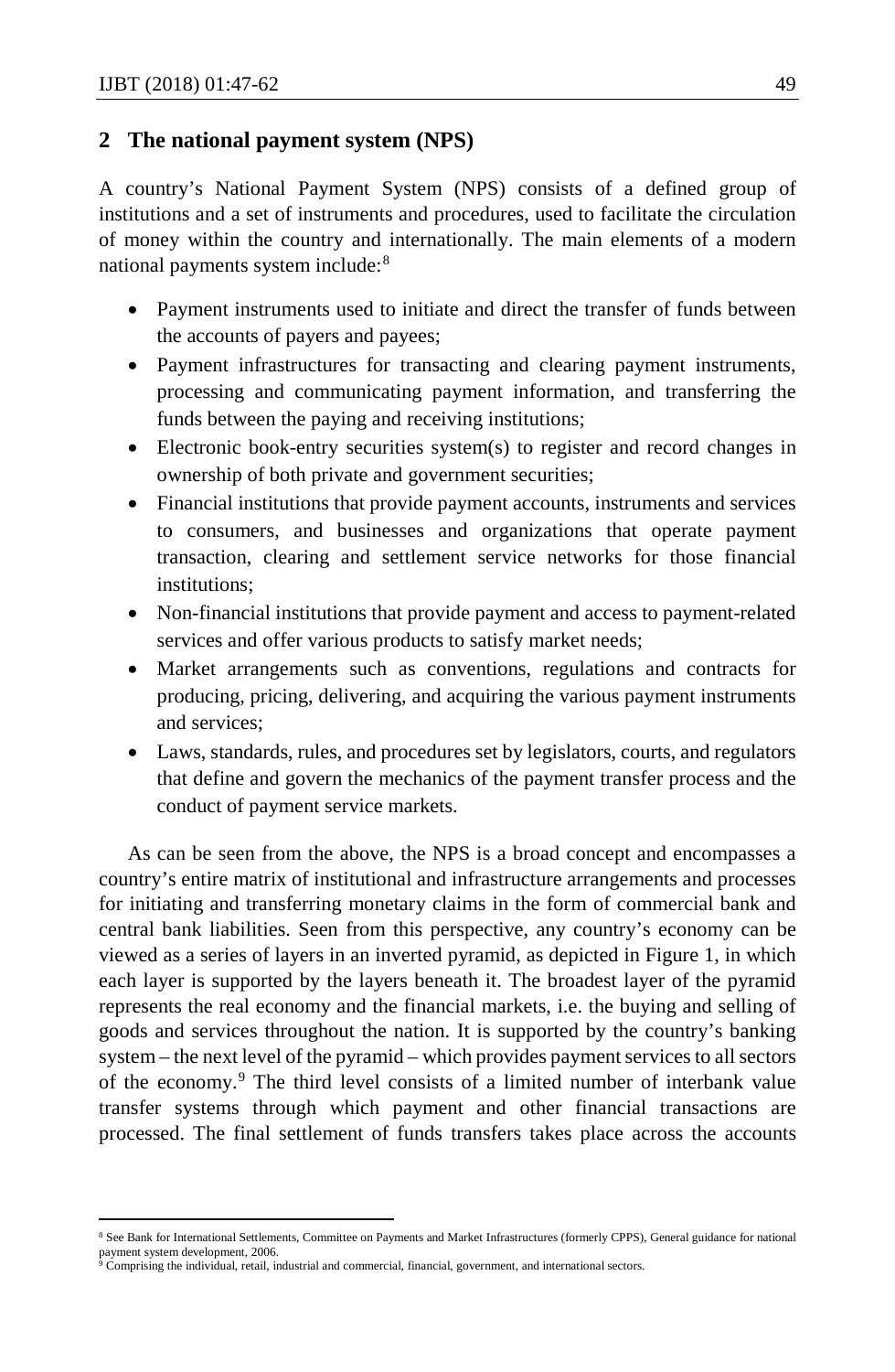which approved institutions hold with the central bank, whose pivotal role is vital to the functioning of the economy as a whole.



The NPS is therefore a core component of the broader financial system and is the infrastructure that provides the economy with the channels or circuits for processing the payments resulting from the many different types of economic transactions that take place on a daily basis. It can be viewed as the 'lubrication system' for the engine of the economy.

A well-functioning NPS requires a delicate balance between market-driven competition, cooperation and public good considerations. In a mature environment, banks and other payment service providers should compete for payments business and customers, while achieving the benefits and efficiencies that stem from the sharing of non-competitive infrastructures. In the national interest, it is imperative that economies of scale are achieved and that the national payment service infrastructure allows as many participants as possible to offer their services to the public.

# **2.1 Scope and components of a NPS**

Taking account of the previous points, it is clear that a comprehensive NPS comprises, a country's entire matrix of institutional and infrastructure arrangements and processes for initiating and transferring monetary claims in the form of commercial bank and central bank liabilities. The main elements of a NPS, therefore, include the following:

- Institutions providing financial intermediation;
- Non-financial institutions and financial institutions that provide payment services;
- Businesses and organizations that operate payment transaction, clearing and settlement service networks (payment systems);
- Institutions providing services to payment systems (payment system operators PSOs) and payment service providers (PSPs);
- A legal and statutory framework;
- Rules, regulations and agreements;
- Appropriate payment instruments;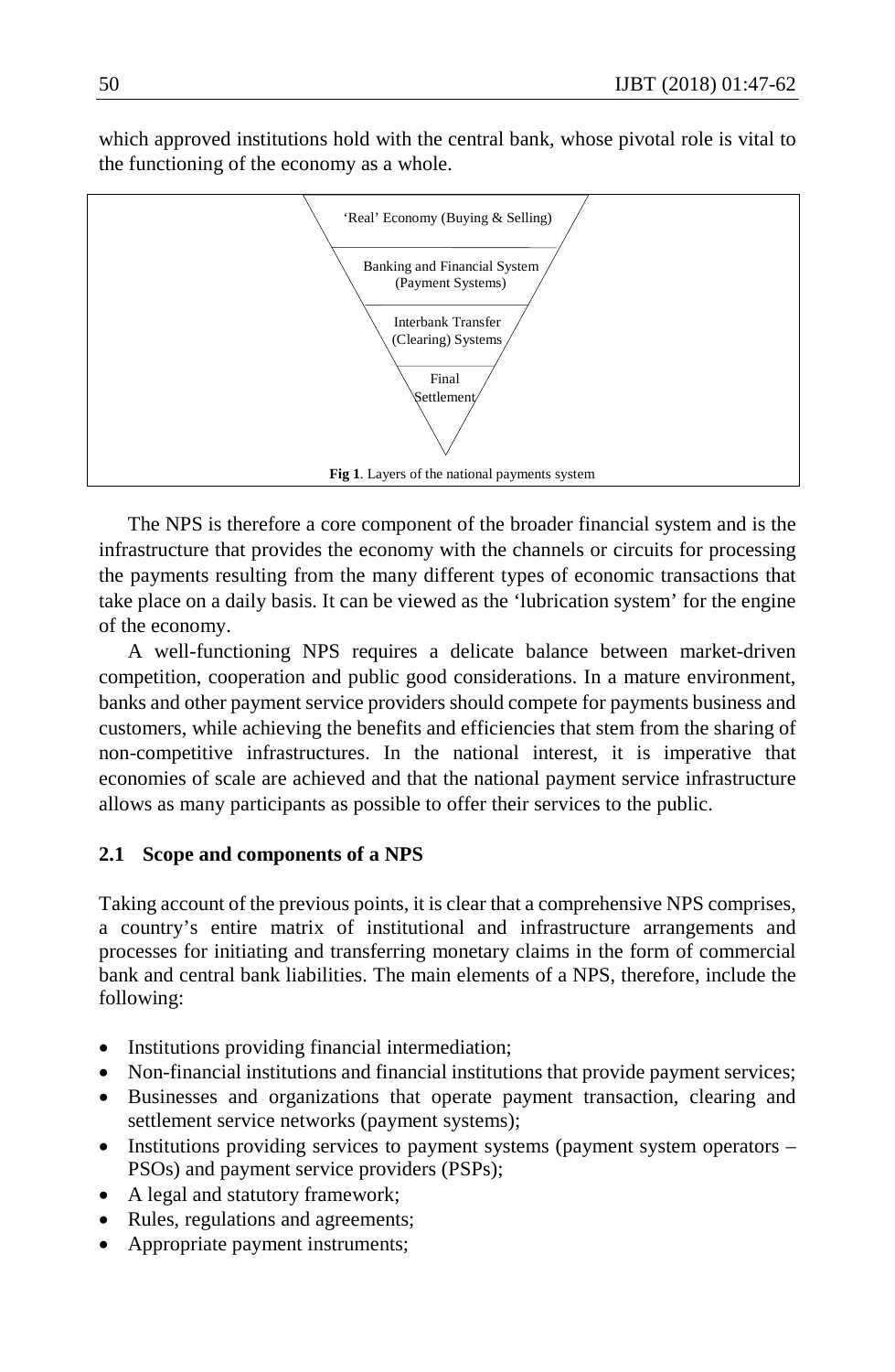- Processing systems and procedures;
- A cost-effective technological infrastructure for telecommunications;
- Clearing and settlement mechanisms that adequately balance risk and efficiency requirements;
- An appropriate oversight framework including inter-regulatory cooperation.

The trends in NPS development focusses on initiatives such as: (i) broadening the range of payment instruments and services including a wider pool of providers inclusive of non-banks; (ii) contributing to financial inclusion; (iii) encouraging innovation; (iv) improving cost efficiency; (v) augmenting consumer protection measures; (vi) improving anti-money laundering and countering the financing of terrorism measures; (viii) enhancing interoperability and resilience; (ix) better containing legal, operational, financial and systemic risks in payment infrastructures; (x) improving market contestability by limiting anti-competitive practices; (xi) creating more suitable supervisory, oversight $10$  and regulatory regimes for the national payment system; and (xi) enhancing the overall safety and efficiency of the NPS.

In some countries, all of these responsibilities vest with the central bank which is charged with the overall development of the NPS, while in other countries some of the aspects of these responsibilities and activities vest with other regulators. Notwithstanding the presence of different regulators, it is particularly important to recognize the need for cooperation among the regulators to achieve the above objectives in totality for the overall safety, efficiency and development of the NPS. This is important and relevant as the infrastructures for retail payment, securities settlement and large-value payment systems are interconnected and interdependent. As the systems develop, the country's principal financial institutions generally become participants in all of them. Settlement in one system could affect the safety and efficiency of settlement in the others. Therefore, in order to mitigate the potential cross-system risks, the legal, operational, financial and systemic risks need to be monitored and well-managed through a cooperative framework among the regulators. The safety and efficiency of the NPS in terms of the various payment systems and instruments also has a bearing on the public confidence in money and in the use of more electronic payments.

## **3 The "nine pillars" methodology**

 $\overline{a}$ 

The above framework in conjunction with the recommendations made in various Committee on Payments and Market Infrastructures (CPMI, formerly CPSS) publications and other World Bank publications<sup>[11](#page-4-1)</sup>, notably the World Bank's Retail payments package<sup>[12](#page-4-2)</sup> and the experience and previous work of the World Bank on payment systems development in several countries around the world, the World Bank has developed the "nine pillars" methodological approach to the development of the

<span id="page-4-0"></span><sup>&</sup>lt;sup>10</sup> By convention, the term oversight is reserved to designate the specific responsibilities and tools central banks have with regard to payment and settlement systems due to their unique character of being both a public authority and a bank. See Bank for International Settlements, Committee on Payment and Settlements Systems Central bank oversight of payment and settlement systems, May 2005.

<span id="page-4-1"></span><sup>11</sup> See Bank for International Settlements, Committee on Payments and Market Infrastructures (formerly CPPS) (i) "General guidance for national payment systems development"; (ii) "General principles for international remittance services"

<span id="page-4-2"></span><sup>12</sup> "Developing a comprehensive national retail payments strategy"; "A practical guide for retail payments stocktaking"; "From remittances to m-payments: Understanding 'alternative' means of payment within the common framework of retail payments system regulation"; "Innovations in retail payments worldwide: A snapshot: Outcomes of the global survey on innovations in retail payments instruments and methods 2010" http://www.worldbank.org/en/topic/paymentsystemsremittances/brief/retail-package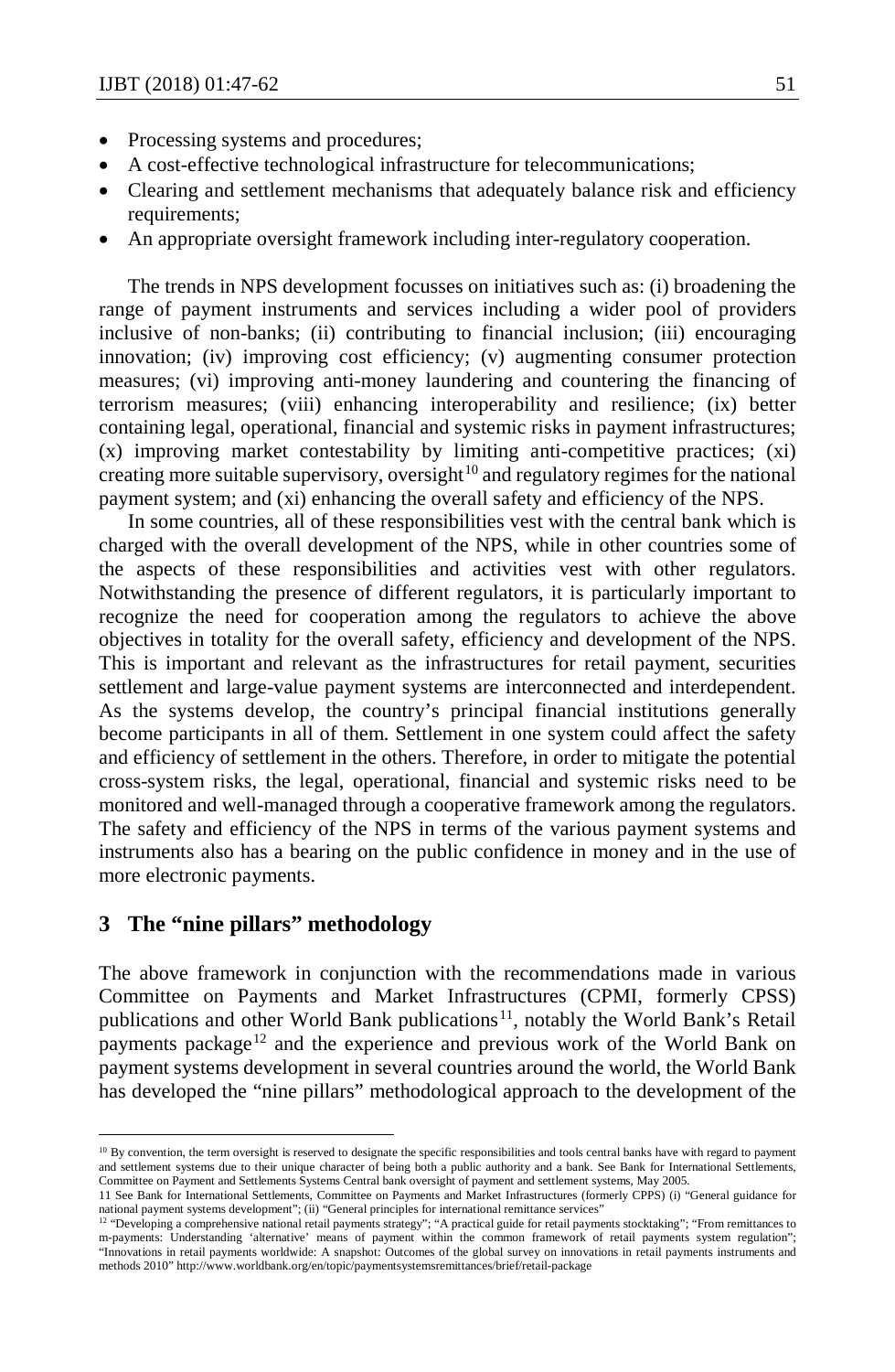NPS strategy. The "nine pillars" strategy, aims to provide public authorities and market participants with detailed guidance on how to develop and implement a comprehensive, strategic payments reform process; identifies a methodology for undertaking a detailed stock-taking of a country's national payments landscape; explores the development of a normative framework that underpins the development of a safe and efficient payment system including retail payments involving innovative payment mechanisms.

The nine pillars take into account all the parameters necessary for the successful development of a country's national payment system. These comprise: Pillar 1 – the legal framework; Pillar 2 – the settlement mechanisms for large-value and timecritical payments; Pillar 3 – the securities settlement systems; Pillar 4 – the inter-bank money markets; Pillar 5 – the retail payment systems; Pillar 6 – government payments; Pillar 7 – remittances; Pillar 8 – oversight of the NPS; and Pillar 9 – co-operative framework for the development of the NPS.

To provide a better understanding, a brief description of each of the "nine pillars" is given below along with their respective roles in the country's national payment system.

**Legal framework:** The legal framework comprises the general laws in the country as well as statutes specific to the safe and efficient functioning of the NPS and includes the relevant rules and regulations framed thereunder. All elements of the NPS should be based on a well-founded, clear, transparent, and enforceable legal basis. The legal basis provides the foundation for relevant parties in the NPS to define respective rights and obligations, provides the rules and procedures which should be enforceable, and provides the overall framework for a sound risk management. In addition, regulatory and supervisory powers of the regulator including licensing, sanctions etc., are derived from the legal framework.

**Large-value payments system:** A payment system is generally categorized as either a large-value payment system (LVPS) or as a retail payment system. An LVPS is a funds transfer system that typically handles large-value and high-priority payments. In contrast to retail systems, many LVPSs are operated by central banks, using an RTGS or equivalent mechanism. LVPS are generally classified as systemically important payment systems. In general, a LVPS is considered to be systemically important – if it has the potential to trigger or transmit systemic disruptions; is the sole payment system in a country or the principal system in terms of the aggregate value of payments; and could be systems that mainly handle timecritical, high-value payments; and systems that settle payments used to effect settlement in other systemically important financial market infrastructures.

**Securities Settlement Systems (SSS) including Central Securities Depositories (CSD):** A securities settlement system enables securities to be transferred and settled by book entry according to a set of predetermined multilateral rules. Such systems allow transfer of securities either free of payment or against payment. When transfer is against payment, many systems provide delivery versus payment (DvP), where delivery of the security occurs if and only if payment occurs. A central securities depository provides securities accounts, central safekeeping services, and asset services, which may include the administration of corporate actions and redemptions, and plays an important role in helping to ensure the integrity of securities issues (that is, ensure that securities are not accidentally or fraudulently created or destroyed or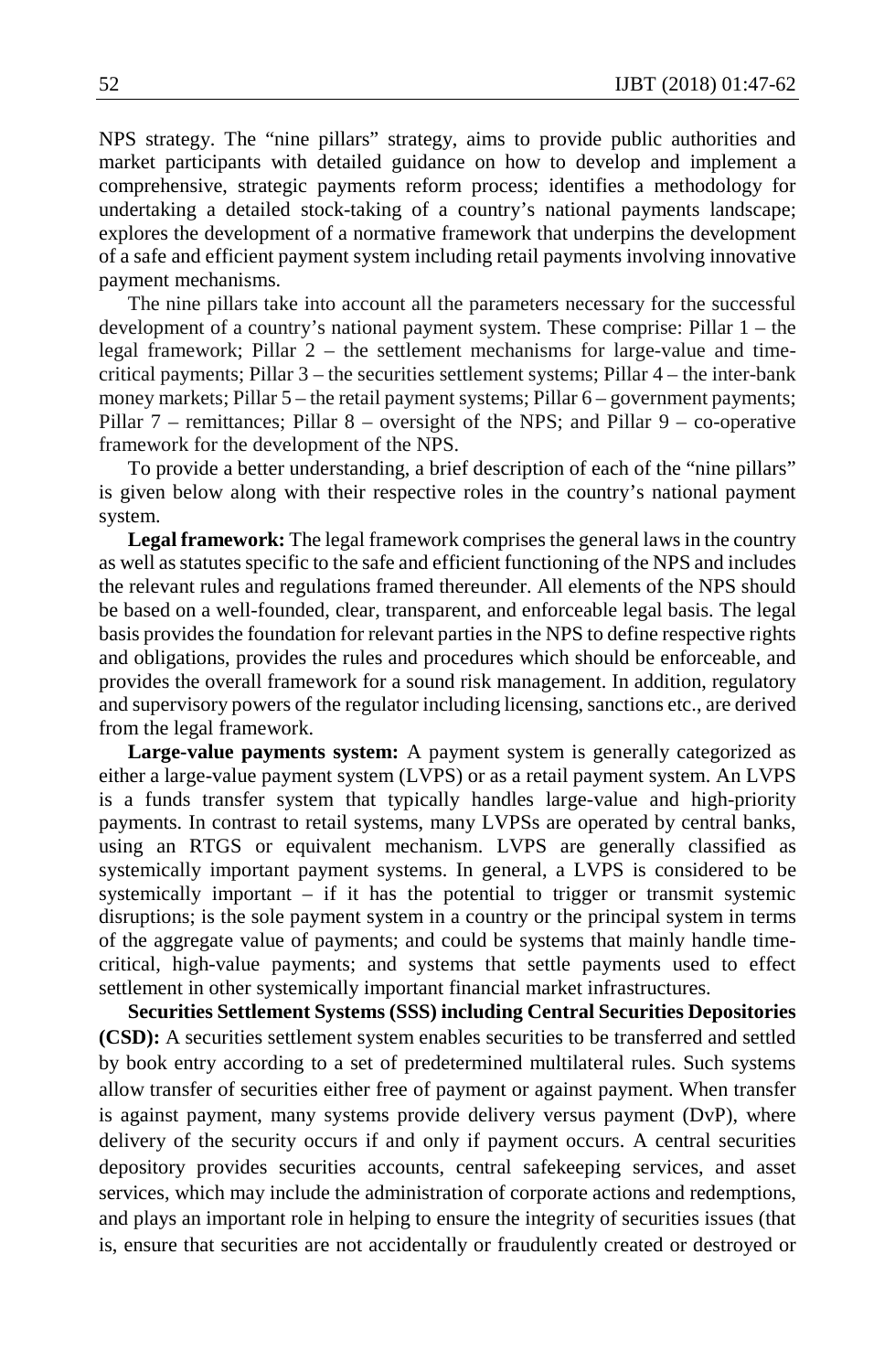their details changed). A CSD can hold securities either in physical form (but immobilized) or in dematerialized form (that is, they exist only as electronic records). In many countries, a CSD also operates a securities settlement system. SSS in the broadest sense of the term are also critical for the functioning of the LVPS for facilitating the provision of collateralized credit facilities to the participants in the LVPS; and in the implementation of monetary policy operations.

**Inter-bank money markets:** Inter-bank money markets serve an important purpose in serving and fulfilling the liquidity management needs of the banks. They serve as channels of liquidity distribution between banks in conjunction with any liquidity support provided by the central bank to the banks. The inter-bank borrowing could either be on a collateralized basis or on an uncollateralized basis. The lending and borrowing of funds is effected through the LVPS and where the borrowing is collateralized, the SSS along with the LVPS is also involved.

**Retail payment systems:** A retail payment system is a funds transfer system that typically handles a large volume of relatively low-value payments in such forms as cheques, credit transfers, direct debits, card payment and increasingly mobile payment transactions. Retail payment systems may be operated either by the private sector or the public sector, and are usually settled on a multilateral deferred net settlement (DNS) basis. Retail payment systems are used by individuals, households, businesses with one of the biggest users of the retail payments being the Government both for its payments as well as its receipts.

While banks were previously largely involved in retail payments (non-banks were involved in card schemes), with the advent and greater use of technology a variety of non-banks have come to be involved in every stage of the retail payment transaction life cycle including in the clearing and settlement process. A stylized retail payments model is provided in Figure 2 below to capture this in greater detail.



**Fig 2.** Retail payments, "Non-banks in retail payments", http://www.bis.org/cpmi/publ/d118.pdf, September 2014

In the above retail payments model, non-banks can be involved at all stages of the payments process. Typically, the role of non-banks can be classified under four distinct categories, based on the roles played by them at the different stages of the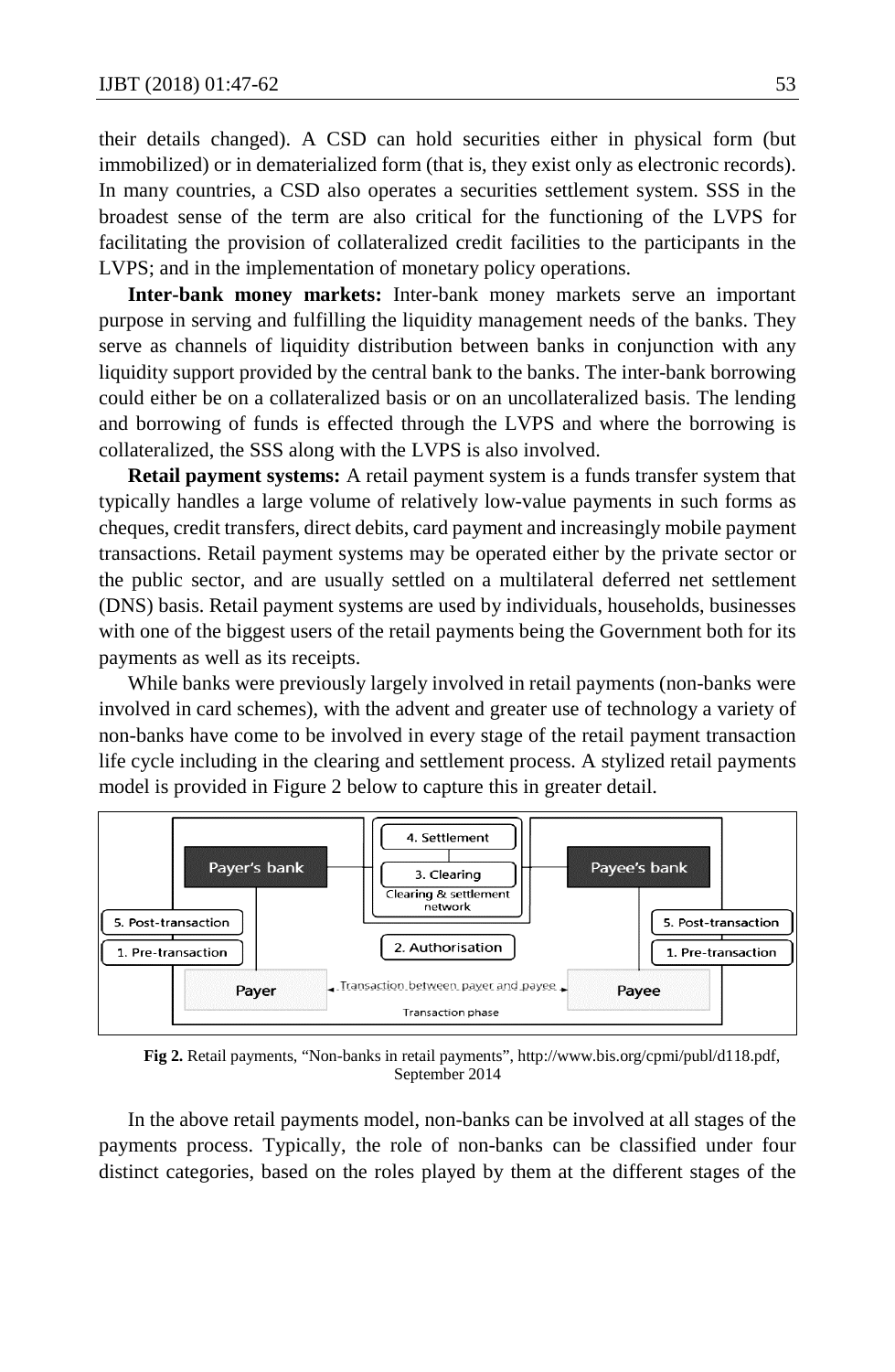payment chain; the type of service provided; and the predominant type of relationship with banks. Non-banks can accordingly be classified as  $13$ :

- (i) **Front-end providers:** Non-banks as front-end providers usually comprise mobile wallets, internet payment gateway providers, credit card acquirers or, payment institutions and e-money institutions in the EU. They are not usually involved in clearing and settlement, but operate in the pre-transaction, initiation, and post-transaction stages of a payment transaction. They may often compete with banks for providing these services, while also usually having a cooperative framework with banks for the clearing and settlement of their transactions.
- (ii) **Back-end providers:** Back-end non-bank providers do not have a direct relationship with the payer or payee as is the case with front-end providers. They mostly provide specialized back-end services relating to several payment instruments to banks, either through an outsourcing or a cooperative arrangement, focusing on or two stages of the payments process. Typical examples include information technology (IT) services, providers of data centre services, trusted service managers, data security firms, or entities that provide back office operations, anti-money laundering, audit or compliance.
- (iii) **Operators of retail payment infrastructure:** As indicated by the name, these entities operate the retail payment infrastructure by providing clearing and processing services with respect to retail payment instruments. The card networks are a typical example of this kind of activity.
- (iv) **End-to-end providers:** Payers and payees have a direct relationship with endto-end providers. These are closed-loop systems, where the movement of funds from a payer's account to a payee's account does not necessarily involve the use of a bank. Examples of such closed-loop systems are the three-party card schemes, some types of remittance services and e-money products. Banks could still be used to redeem or fund end-user accounts with such providers and could also act as agents for such providers. Other non-banks could also act as agents for such end-to-end providers.

**Government payments:** As indicated above, the Government is one of the biggest users of the payments infrastructure in the country. The Government uses the payments system to affect salary payments, vendor payments, and for the disbursement of social security benefits. On the receipts side, the Government uses the payment systems extensively for collection of taxes, customs, revenues, etc.

**Remittances:** Remittances are one of the sources of external financing in developing countries and contribute significantly to the GDP in several countries. These remittances are largely constituted by the flow of funds from migrant workers back to their families in their home country. The payment system aspects of remittances, deal with the remittance services market to be contestable, transparent, accessible and sound.

<span id="page-7-0"></span><sup>&</sup>lt;sup>13</sup> See Bank for International Settlements, Committee on Payments and Market Infrastructures (formerly CPPS) "Non-banks in retail payments" September, 2014 http://www.bis.org/cpmi/publ/d118.pdf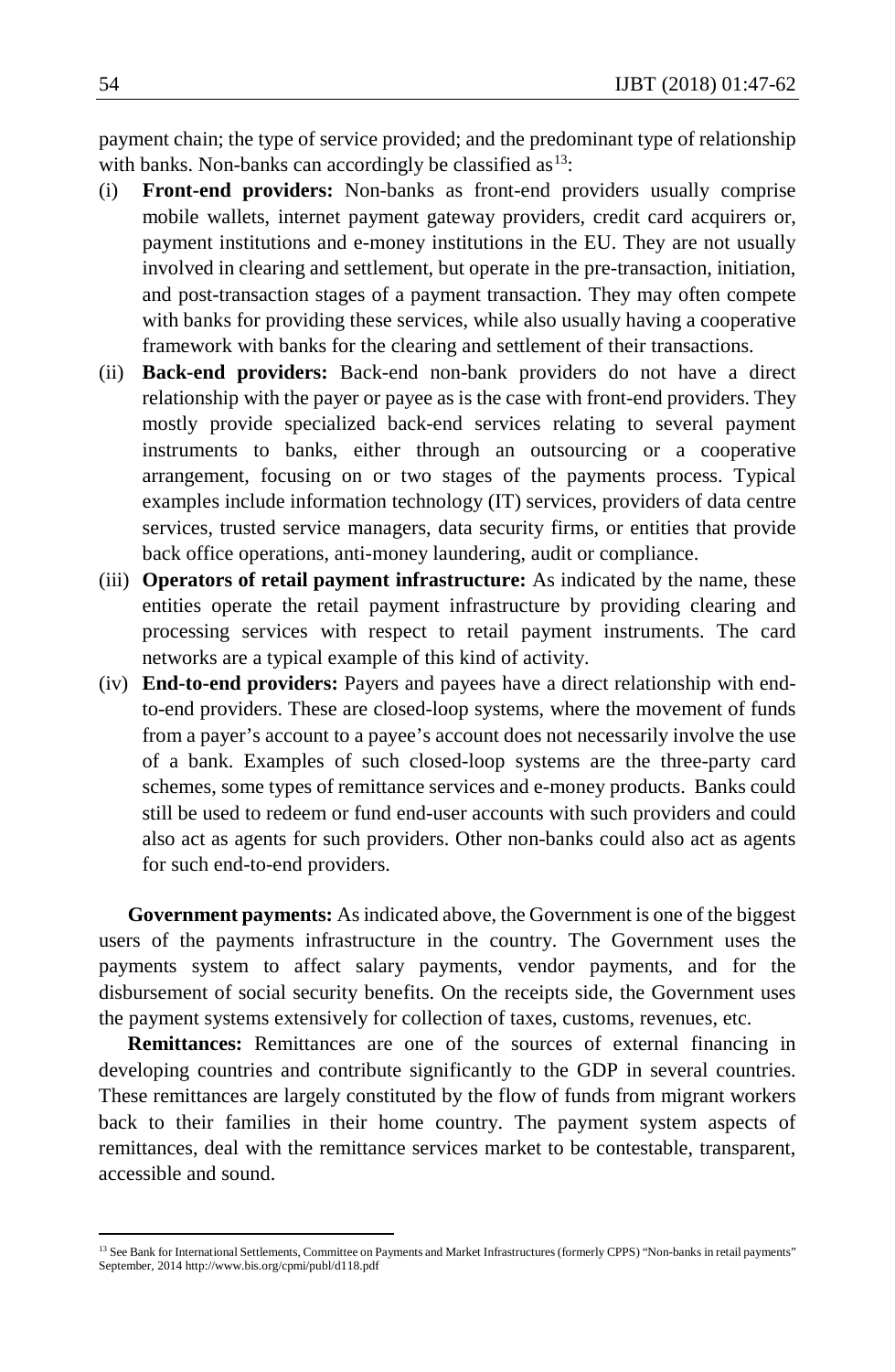**Oversight and cooperation:** The last pillar is oversight and cooperation. By convention, the term oversight is reserved to designate the specific responsibilities and tools central banks have with regard to payment and settlement systems due to their unique character of being both a public authority and a bank. The broad definition of oversight used here, also subsumes the catalyst function within the oversight framework, insofar as the same is part of the broader oversight objectives of the central bank. The oversight function as indicated in the definition consists of three activities: (i) monitoring; (ii) assessing; and (iii) inducing change.

In addition to central banks, in certain jurisdictions, other regulatory authorities could have regulatory and supervisory powers over particular aspects of payment and settlement systems. These include other authorities such as banking supervisors, securities regulator, competition authority, consumer protection authority and financial intelligence unit authorities. The range of regulatory and supervisory activities could include licensing, periodic submission of data, on-site inspections and off-site monitoring. In all such cases, it is imperative that a cooperative framework is established between and amongst the relevant authorities to avoid duplication of efforts amongst them, ease regulatory burden of the overseen entities and avoid and minimise any potential regulatory arbitrage.

It is usually the case that in these situations, a Memorandum of Understanding is entered into by the regulators involved clearly outlining the roles and responsibilities of each regulator. It also identifies areas of mutual cooperation in terms of sharing of information, data and reports and coordinating any crisis management situations. Thus, each authority should have well-defined responsibilities and specific tools to carry out the responsibilities, assigned to it under its regulatory mandate.

In addition, it is also critical to note that the regulators should establish a forum for interaction with all the payment system stakeholders, as a consultative and collaborative approach for successful payment system modernization. In several countries, central banks as payment system overseers have been entrusted with the responsibility to set up and lead the NPC, with a view to creating a safe, sound and efficient national payment system that meets the evolving needs of the various stakeholders while preserving the safety of their financial transactions. Implementation of industry-wide initiatives require enlisting the support of all payment system stakeholders, to ensure a successful buy-in. Accordingly, in many countries a permanent National Payment Council (NPC) has been established in which all the relevant sectoral regulators (central bank, securities regulator, banking supervisor, telecom authority), the Government (as a major user of the payment system) are represented along with all other payment system stakeholders (banks and non-banks as participants and payment system operators and providers), and consumer organisations. The NPC serves as the forum for such cooperation and collaboration.

The NPC in many countries is tasked with preparing a strategic and holistic action plan with defined timelines for the modernization and development of payment and settlement systems in line with international standards. To this end, specific taskforces of the members are constituted to work on issues related to payment systems, such as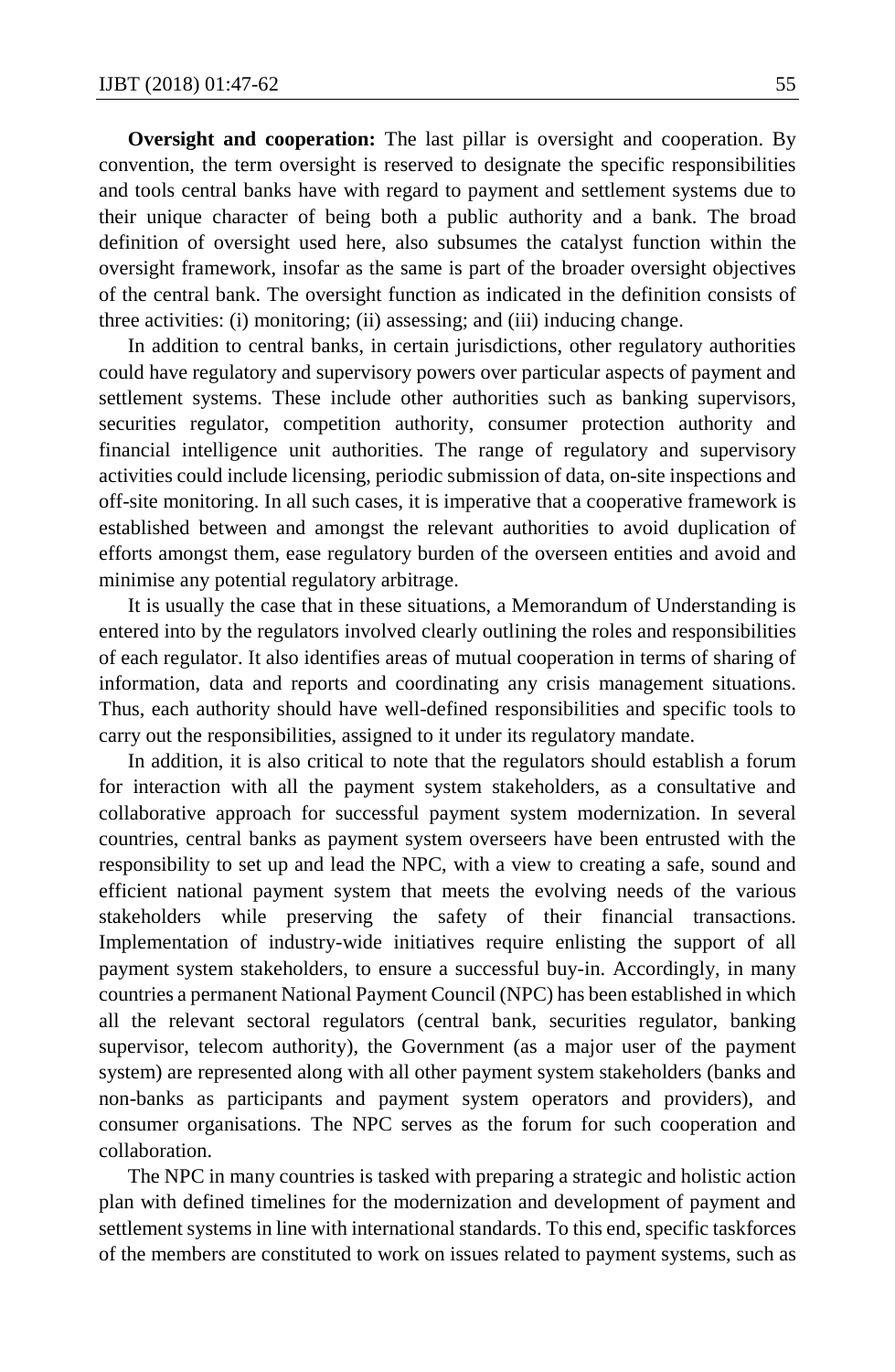legal and regulatory matters; IT issues; devising plans to leverage existing payment infrastructure to promote retail electronic payment products; introducing interoperable e-money products; promoting online payments through the internet and mobile with adequate security measures; deepening the PoS infrastructure; rationalizing the fee structure; consumer protection issues, etc. It should however be noted that the role of NPC is to act only as a consultative body, and not as a decisionmaking body.

## **4 Defining and establishing regulatory mandates – two models**

Two international models of regulatory mandates covering the NPS are presented below. In both the models, more than one regulator is involved for different aspects related to the NPS. In Model 1, the examples of Germany and Luxembourg are presented under the overarching EU framework; and in Model 2, the example of the regulatory structure in Turkey is outlined. In both the Models, it should be noted that the authorities have taken into account the strides in technology and entry of nonbanks into the payments arena and have framed their regulatory structures outlining the roles of each individual regulator based on their respective legal mandates, in the light of these developments.

#### **4.1 Model 1 – Germany**

In Germany, the Deutsche Bundesbank is responsible for the oversight of all payment and settlement system inclusive of payment instruments and it carries out this oversight in consonance with the ECB oversight framework and relevant national laws. The legal basis for oversight activities is enshrined in Article 127 (2) of the Treaty on the Functioning of the European Union and Article 3.1 of the Protocol on the Statute of the European System of Central Banks and of the European Central Bank (Statute of the ESCB), under which the ESCB is inter alia mandated "to promote the smooth operation of payment systems"[14.](#page-9-0) Article 22 of the ESCB Statute provides an additional legal basis. According to this, the ECB and national central banks may provide facilities, and the ECB may make regulations, to ensure efficient and sound payment and settlement systems within the currency union and with other countries.

The Bundesbank not only acts as an operator of payment systems, but is also entrusted with the task of oversight. This is reflected in section 3 of the Bundesbank Act (Gesetz über die Deutsche Bundesbank) which states that the Bundesbank "shall arrange for the execution of domestic and cross-border payments and shall contribute to the stability of payment and clearing systems.<sup>[15](#page-9-1)</sup>" Its oversight activities are focused on financial market infrastructures, payment instruments and critical service providers for infrastructures and banks. Amongst other aspects related to payment instruments, the security features of payment instruments, such as payment cards, credit transfers, direct debits and e-money, also forms a part of Bundesbank's oversight activities.

<sup>14</sup> See https://www.bundesbank.de/Navigation/EN/Tasks/Payment\_systems/Oversight/oversight.html

<span id="page-9-1"></span><span id="page-9-0"></span><sup>15</sup> See https://www.bundesbank.de/Navigation/EN/Tasks/Payment\_systems/Oversight/oversight.html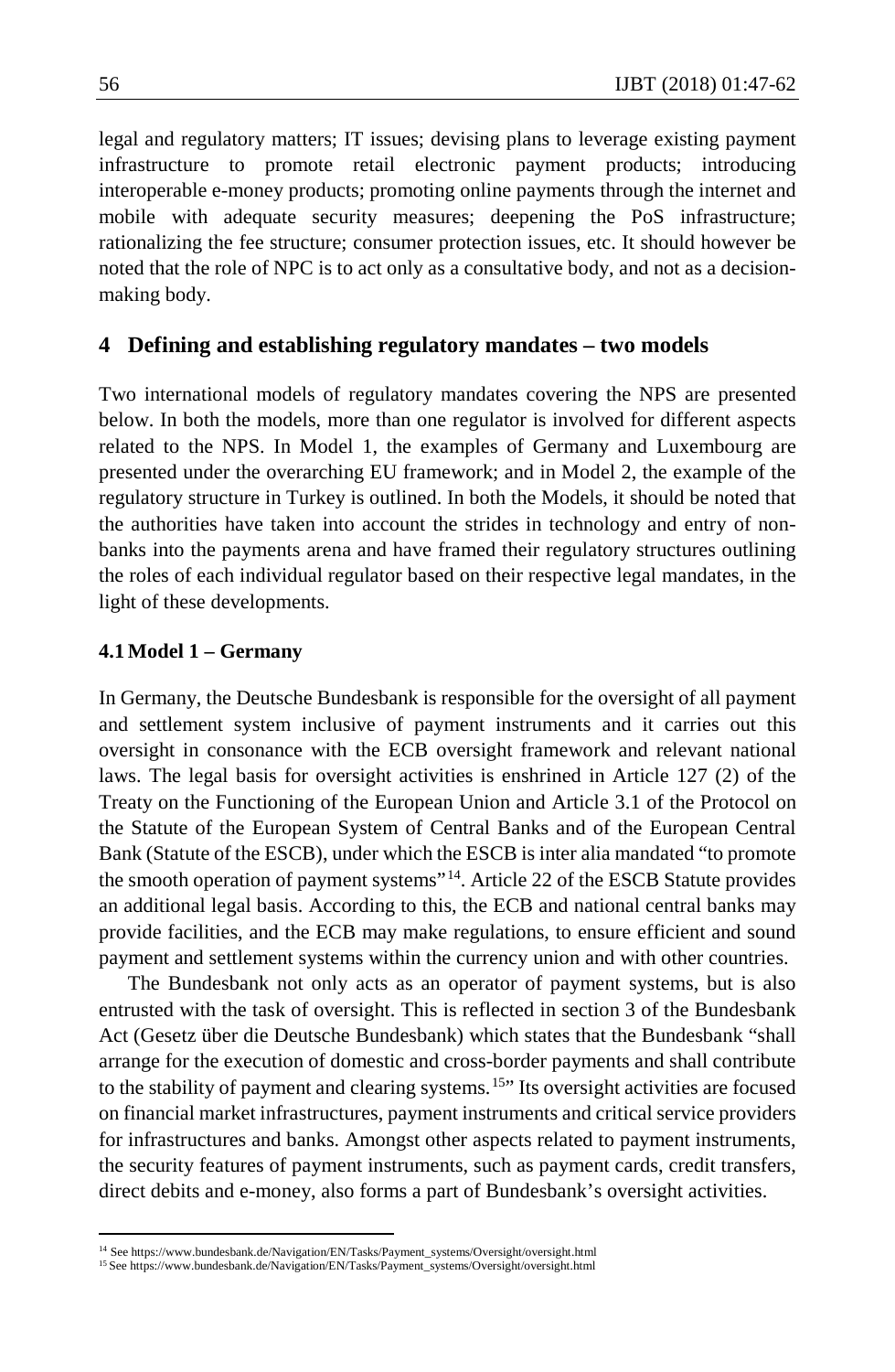In terms of section 8 (1) of the Payment Services Supervision Act (PSSA)<sup>16</sup>, any institution wishing to provide payment services as a payment institution in Germany, needs written authorization from the Federal Financial Supervisory Authority (BaFin). The same requirement is applicable to e-money institutions pursuant to section 8a of the PSOA. The provision of payment services is included in the license to conduct e-money business.

Further, the PSSA in section 1 defines payment service providers and payment services. Sub-section 2 of section 1 defines payment services and sub-section 10 (7) excludes "payment transactions carried out within a payment or securities settlement system between settlement agents, central counterparties, clearing houses or central banks and other participants of the system, and payment service providers" from the ambit of payment services". Read with the relevant statutes (Bundesbank Act, ESCB statute and the ECB statute), it is evident that the Bundesbank is charged with the oversight of all the activities excluded from the ambit of BaFin under sub section 10 (7) of the PSSA. The provisions in the respective statutes as indicated above clearly establish the respective regulatory mandates of the Bundesbank and the BaFin.

Since the PSSA coming into force, these institutions have been legally defined as two categories of payment service providers. As defined in section 1 (2) of the PSSA, payment services comprise: (i) deposit and withdrawal transactions; (ii) payment transactions in the form of direct debits, credit transfers and card payments (excluding the granting of credit payment transactions involving the granting of credit); (iii) payment authentication transactions; (iv) digital payment transactions; and (v) money transmission services.

As part of the licensing procedure, both groups of institutions are required to submit, a business model, a business plan with a budget plan for the first three financial years and a description of the measures required to fulfil the security requirements of section 13 of the PSSA. Initial capital requirements are different for payment institutions and e-money institutions<sup>[17](#page-10-1)</sup>.

#### **4.1.1 Cooperation between the Bundesbank and BaFin**

The cooperation between Bundesbank and BaFin is defined by the PSSA Act and the Banking Act<sup>18</sup>. Section 3 (3) of the PSSA enjoins upon BaFin and the Deutsche Bundesbank to work together in accordance with PSSA and states that section 7 of the Banking Act shall apply accordingly. Section 7, sub-section 3 of the Banking Act states that "BaFin and the Deutsche Bundesbank shall exchange observations and findings that are necessary for the performance of their respective functions"; while section 4 authorizes sharing of data between both the regulators including access to each other's data bases for discharging their regulatory functions.

<span id="page-10-0"></span><sup>16</sup> https://www.BaFin.de/SharedDocs/Downloads/EN/Aufsichtsrecht/dl\_zag\_en.pdf?\_\_blob=publicationFile&v=2

<span id="page-10-2"></span><span id="page-10-1"></span><sup>17</sup> https://www.bundesbank.de/Navigation/EN/Tasks/Banking\_supervision/Payment\_institutions/payment\_institutions.html <sup>18</sup> https://www.BaFin.de/SharedDocs/Downloads/EN/Aufsichtsrecht/dl\_kwg\_en.pdf?\_\_blob=publicationFile&v=3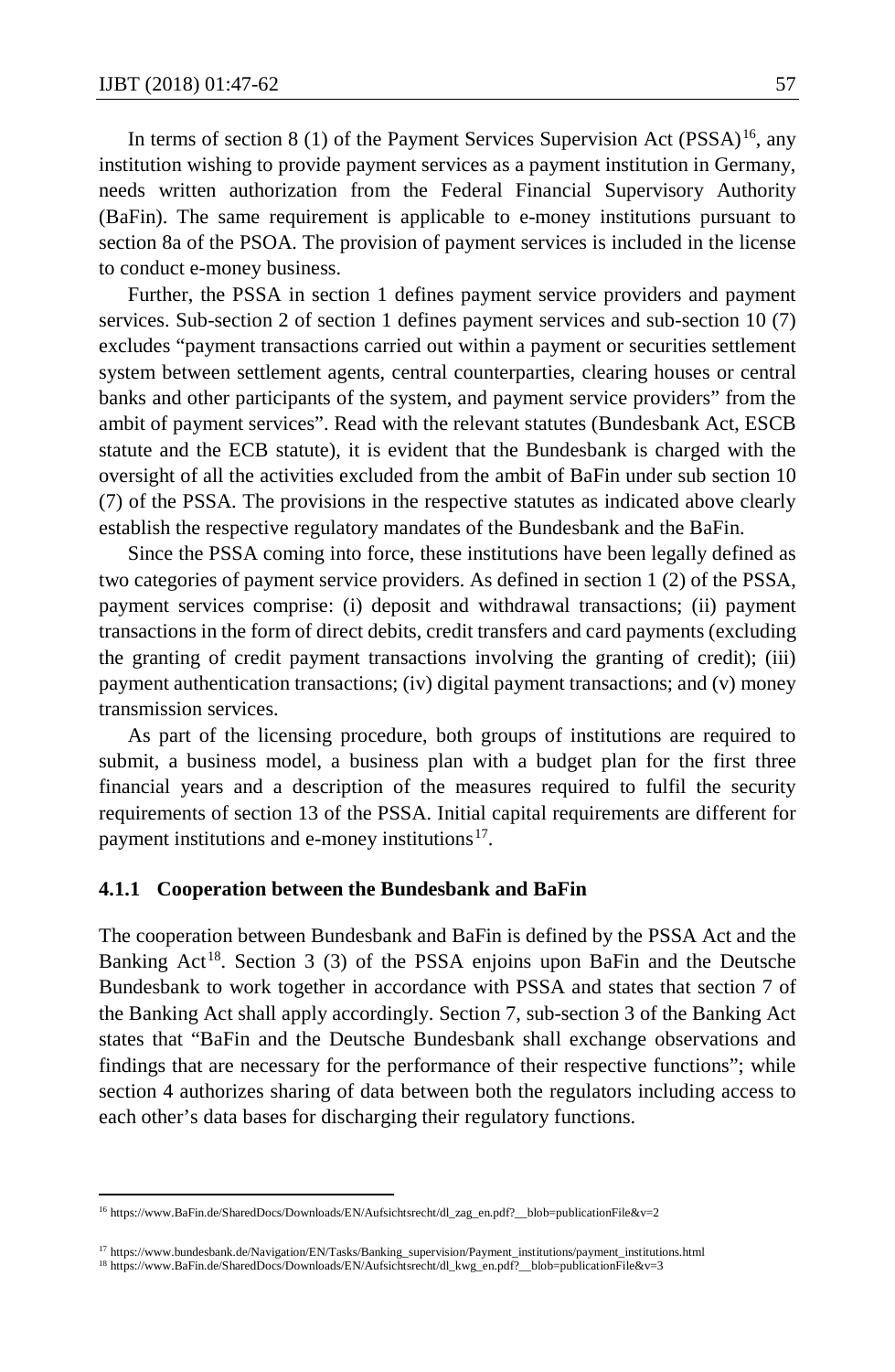#### **4.2 Model 1 – Luxembourg**

The Banque centrale du Luxembourg (BCL), as a member of the Eurosystem, has the mission to promote the smooth functioning of payment and settlement infrastructures. The BCL's mission is stipulated in the national law of 23 December 1998 as amended and in particular articles 2 (5), 27-3 and 34 (1). The BCL's mission is in conformity with the article 127 (2) and (5) of the Treaty of the Functioning of the European Union. The BCL is charged with ensuring the efficiency and safety of payment systems and securities settlement systems, as well as the safety of payment instruments $19$ . In this context, the BCL adopted a regulation<sup>20</sup>, which specifies the scope of its oversight mission, the general framework and the means by which it carries out oversight activities.

The second regulator in Luxembourg, the Commission de Surveillance du Secteur Financier (CSSF) supervises, regulates, authorizes, informs, and, where appropriate, carries out on-site inspections and issues sanctions, with regard to payment service providers (which include payment and electronic money institutions). Payment institutions and electronic money institutions are governed by the law of 10 November 2009 on payment services ("the PSL")<sup>21</sup>. Payment services are defined in Article 1(38) of the PSL as "any business activity performed on a professional basis listed in the Annex". Electronic money is defined in Article 1(29) of the PSL. Payment services are listed in the Annex to the PSL.

No payment institution or electronic money institution may be established in Luxembourg without holding a written authorization from CSSF (Articles 6 and 24-2 of the PSL). The entity submits a formal application to the CSSF, including all the documents and information required using the relevant application forms. The entity makes a presentation on the project to the CSSF. The CSSF then carries out a detailed analysis of the application and having been satisfied, issues a letter authorizing the applicant to transmit the application file to the competent Minister. After the authorization has been granted, the authorized company is published on the official register maintained by the  $CSSF<sup>22</sup>$  $CSSF<sup>22</sup>$  $CSSF<sup>22</sup>$ .

#### **4.2.1 Cooperation between BCL and CSSF**

The cooperation between BCL and the CSSF is governed by the relevant provisions of the Organic law of the Central Bank of Luxembourg, Law of 23 December 1998 (as amended  $-CBL$  law)<sup>23</sup> and the Law of 10 November 2009 on payment services, on the activity of electronic money institution and settlement finality in payment and securities settlement systems (PS law). $24$ 

Article 2 (5) of the CBL law, states that CBL and CSSF shall cooperate and coordinate with each other to ensure the safety and efficiency of payment systems and

l

<span id="page-11-0"></span><sup>19</sup> See http://www.bcl.lu/en/payment-systems/surv\_sys/cadre\_juridique/index.html

<sup>20</sup> http://www.bcl.lu/en/Legal-Framework/documents\_national/regulations/\_reglements\_de\_la\_bcl/2016\_21/index.html

<span id="page-11-2"></span><span id="page-11-1"></span><sup>21</sup> http://www.cssf.lu/en/supervision/payment-institutionselectronic-money-institutions/ <sup>22</sup> https://www.cssf.lu/en/supervision/payment-institutionselectronic-money-institutions/authorisation/

<span id="page-11-4"></span><span id="page-11-3"></span><sup>23</sup> http://www.bcl.lu/en/Legal-Framework/documents\_national/loi\_organique/loi\_list/organic\_law\_1-April-2015.pdf

<span id="page-11-5"></span><sup>24</sup> http://www.cssf.lu/fileadmin/files/Lois\_reglements/Legislation/Lois/L\_101109\_psd\_eng\_upd\_211212.pdf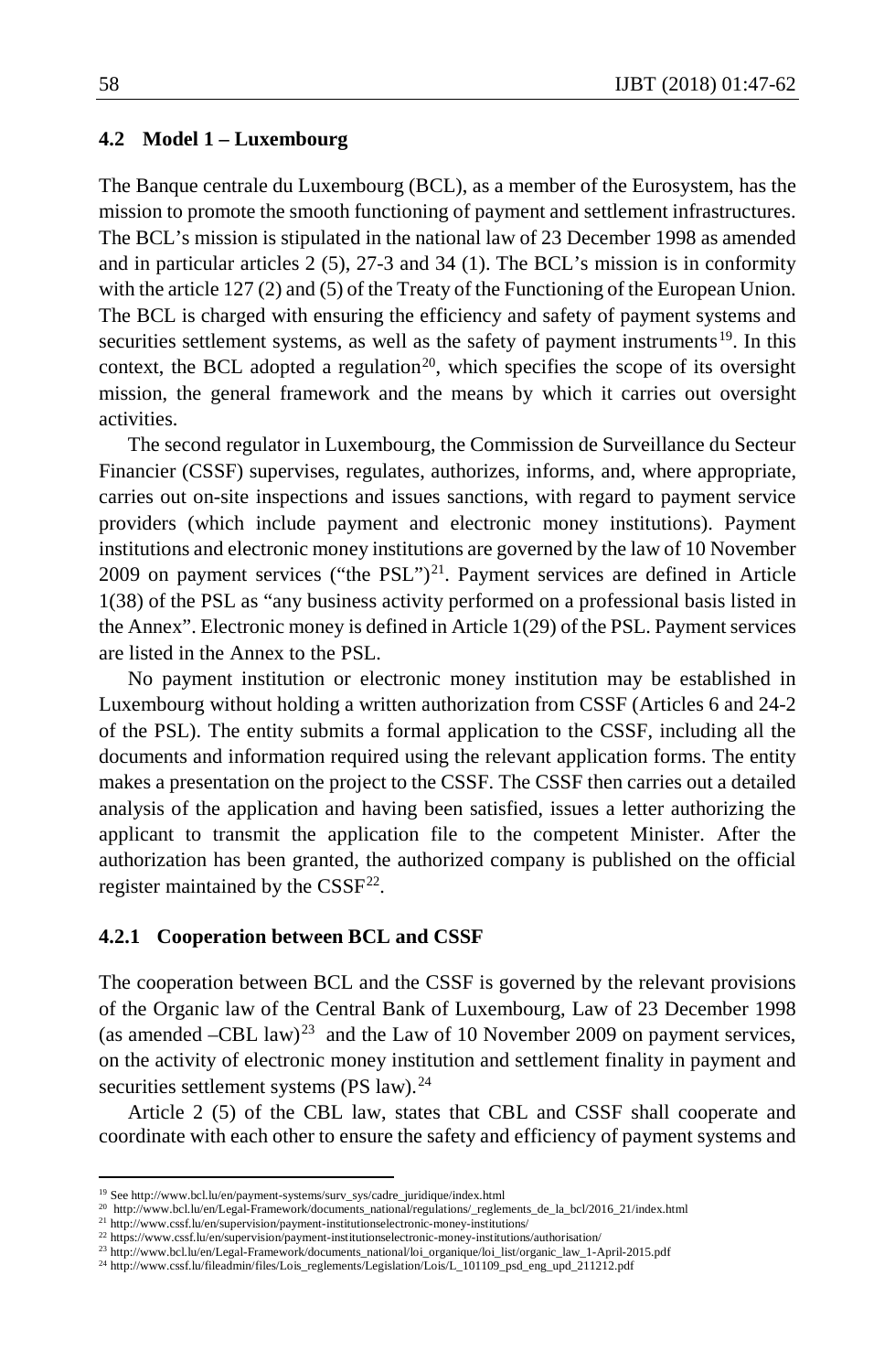securities settlement systems, as well as the safety of payment instruments. Such cooperation will be based on agreements between the two regulators based on their individual mandates as specified in the relevant statutes. Article 27 (3) authorizes the CBL to undertake on-site visits as part of its oversight activities in coordination with CSSF; while Article 33 (2) permits sharing of data between the two regulators without any prejudice to professional secrecy obligations.

In terms of Article 33 (1) of the PS law, the CSSF is mandated to cooperate with CBL for enabling it to discharge its functions as an oversight authority. Article 33 (2) permits the CSSF to exchange information with CBL as the overseer for payment and settlement systems in Luxembourg.

#### **4.3 Model 2 – Turkey**

In Turkey, the Türkiye Cumhuriyet Merkez Bankası, (the Central Bank of the Republic of Turkey – CBRT), has regulatory and oversight responsibility for payment and securities settlement systems. The banking supervisor, the Banking Regulation and Supervisory Agency (BRSA), regulates payment service providers which include commercial banks, payment institutions and electronic money institutions, and all payment instruments including cards.

The Law on the Central Bank of the Republic of Turkey<sup>[25](#page-12-0)</sup> No. 1211, and the Law on Payment and Securities Settlement Systems, Payment Services and Electronic Money Institutions<sup>[26](#page-12-1)</sup> No. 6493, designate and grant powers to CBRT to regulate, oversee and act as the licensing authority for the payment and securities settlement systems in Turkey. Law No. 6493, provides CBRT with the powers to grant licenses (Article 5); and grants oversight powers over such licensed systems (Article 8).

Accordingly, the main objective of the CBRT is to ensure "safe, uninterrupted, efficient and effective functioning of the systems.<sup>27</sup>" In pursuance of this objective, the CBRT:

- (i) Issues regulations, which are in compliance with international standards;
- (ii) Performs oversight of the systems in order to ensure their compliance with national and international regulations and standards such as the "Principles for Financial Market Infrastructures";
- (iii) Cooperate with the authorities, which are responsible for supervision of the financial system, the system operators and the system participants.

The CBRT is thus responsible for leading all initiatives related to payment and securities settlement systems, operating the core systems, and overseeing all payment and securities settlement systems in Turkey.

The Banking Regulation and Supervisory Agency (BRSA), was established in June 1999 according to Banks Act No. 4389 and began to operate in August 2000.

<span id="page-12-0"></span><sup>25</sup>http://www.tcmb.gov.tr/wps/wcm/connect/94d352d1-0d45-45a9-99c7-

b64eab088e09/Law.pdf?MOD=AJPERES&CACHEID=ROOTWORKSPACE94d352d1-0d45-45a9-99c7-b64eab088e09

<span id="page-12-2"></span><span id="page-12-1"></span><sup>26</sup> https://www.bddk.org.tr/WebSitesi/english/Legislation/129166493kanun\_ing.pdf

<sup>27</sup> http://www.tcmb.gov.tr/wps/wcm/connect/TCMB+EN/TCMB+EN/Main+Menu/PAYMENT+SYSTEMS/Objectives+and+Policies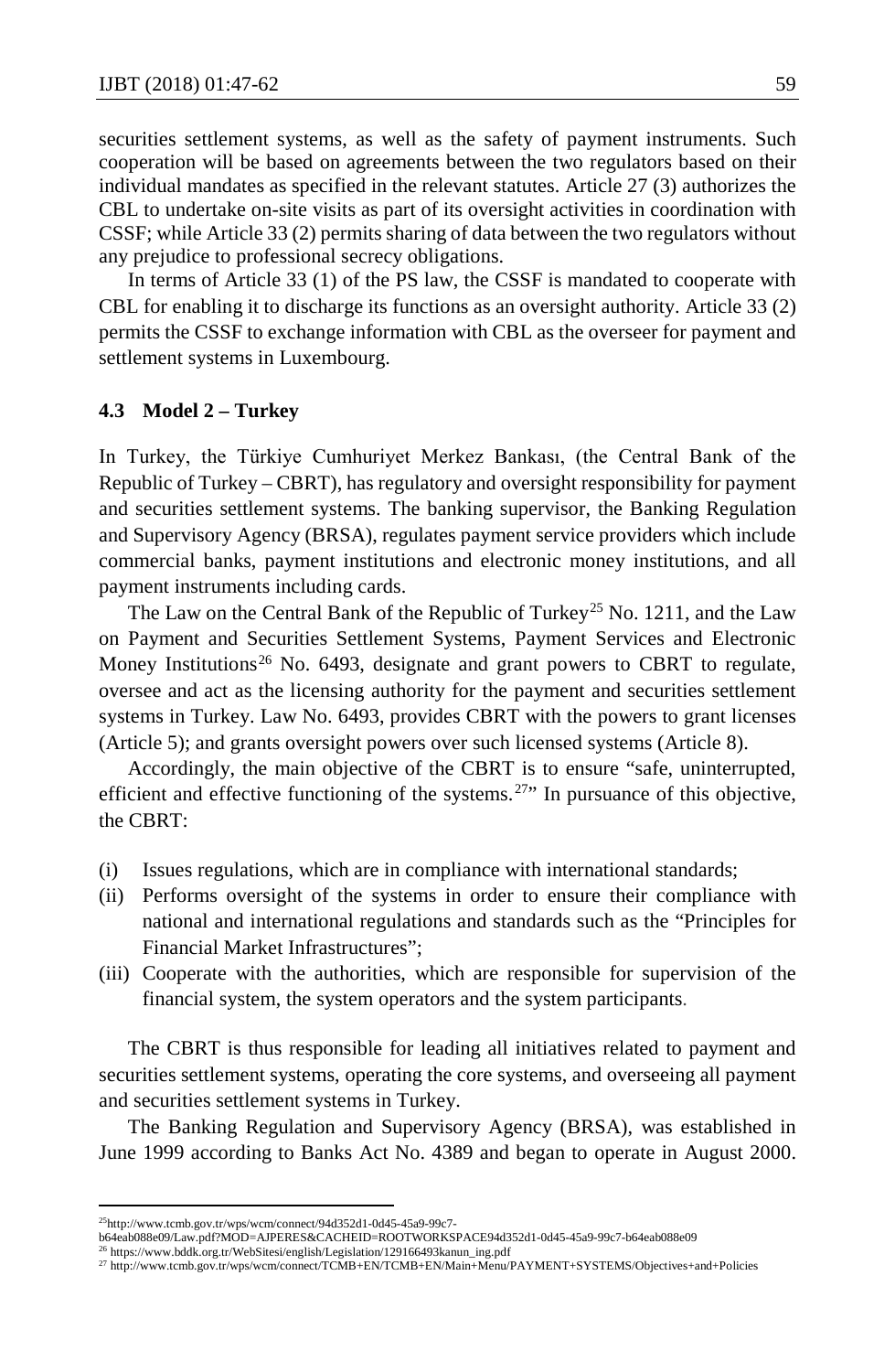According to Banking  $Law^{28}$  $Law^{28}$  $Law^{28}$  No. 5411, the role of BRSA is to establish confidence and stability in financial markets, the sound operation of the credit system, foster the development of the financial sector, and protect the rights and interests of depositors. In this regard, the responsibilities of BRSA are three-fold: (i) regulate, monitor and supervise banks and financial holding companies, as well as leasing, factoring and financing companies, and ensure the enforcement of their regulations; (ii) become member of international financial, economic and professional organizations in which domestic and foreign equivalent agencies participate, to sign memorandum of understanding with the authorized bodies of foreign countries regarding the issues that fall under the Agency's duty field; and (iii) fulfil other duties assigned by the law.

The Law on Payment and Securities Settlement Systems, Payment Services and Electronic Money Institutions No. 6493, and the bank cards and credit cards  $law<sup>29</sup>$  $law<sup>29</sup>$  $law<sup>29</sup>$ , recognize and grant powers of regulation and supervision to BRSA over payment institutions, electronic money institutions and payment instruments including cards. Law no. 6493, provides powers to BRSA to grant permission to a payment institution to offer payment services (Article 14); to an electronic money institution (Article 18); conduct supervision over payment and electronic money institutions (Article 21); power to enforce sanctions, undertake investigations and launch legal proceedings (Article 27).

In addition, all entities intending to establish a card system, issue cards, enter into agreements with merchants, exchange information, and engage in clearing and settlement activities for card based transactions in Turkey, are required to obtain a license from the BRSA in terms of Article 4 of the bank cards and credit cards law. The law provides BRSA with the necessary powers to regulate and supervise the cards market and also has provisions for consumer protection.

The Capital Markets Board (CMB), is the regulatory and supervisory authority for the capital markets. The Borsa Istanbul (BIST) is the only securities exchange and Merkezi Kayit Kurulusu (MKK) functions as Turkey's central securities depository (CSD) and registrar of dematerialized corporate securities. Capital market trades conducted over BIST are settled and cleared by the Istanbul Settlement and Custody Bank (Takasbank). Takasbank is licensed as a non-deposit-taking sector-specific investment bank. Takasbank is regulated and supervised by the BRSA. However, the CMB and CBRT also oversee Takasbank: as CCP and TR by the CMB; and as SSS by the CBRT.

#### **4.3.1 Cooperation between regulators in Turkey**

Law 6493, outlines the cooperative framework between CBRT and BRSA. Article 15, states that the BRSA should consult the CBRT while issuing a license to a payment institution or an electronic money institution, and inform the CBRT while revoking and terminating a license in terms of Articles 16 and 17. Article 26, provides for

l

<span id="page-13-0"></span><sup>28</sup> Banking Law No. 5411, https://www.bddk.org.tr/WebSitesi/english/Legislation/14905banking\_law\_december\_2013.pdf. The Banks Act No.4389 has since been abolished.

<span id="page-13-1"></span><sup>29</sup> https://www.bddk.org.tr/WebSitesi/english/Legislation/8917bankcardsandcreditcardslaw.pdf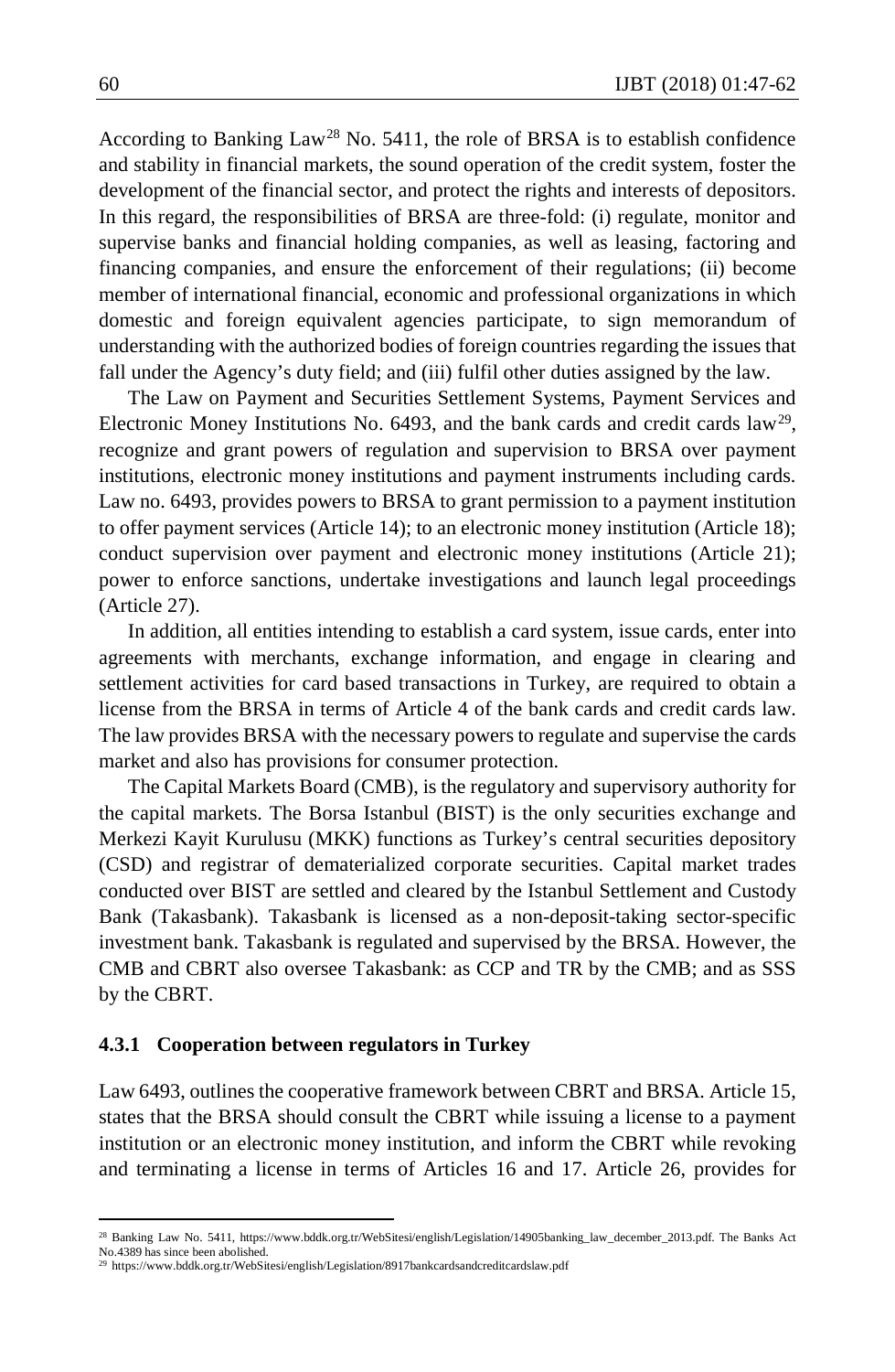cooperation and information exchange between BRSA and CBRT with regard to the enforcement of the provisions of the law in so far as they are related with the payment and electronic money institutions. Further, Article 29 allows for joint supervision and audit of card companies by the BRSA and CBRT. In addition, Article 30 allows for information exchange between the BRSA and CBRT for implementing and enforcing the provisions of the law.

The legal basis for CMB's cooperation with the CBRT is derived from Article 128 (1-ç) of the CML that gives the duty to exchange information and cooperate in any manner with other financial regulatory and supervisory institutions in order to ensure financial stability or fulfil the requirements of national or international legislation to the CMB.

The CBRT, BRSA and CMB discuss and cooperate with other authorities regarding specific issues under the Financial Stability Committee (FSC). This committee is primarily responsible for financial stability and systemic risk. The FSC provides the coordination for the cooperation among relevant authorities with respect to FMIs in Turkey. The committee comprises of the heads of the BRSA, the CMB, the CBRT, Saving Deposits Insurance Fund, and the Undersecretariat of Treasury. The chair of the FSC is the Deputy Prime Minister of Turkey Responsible for Economy.

#### **4.4 Comparison of the two models**

In both the models, the respective regulatory domains are clearly defined with overlaps if any which are recognized and addressed in the relevant applicable statutes.

In the case of Model 1 (Germany and Luxembourg), the central bank is responsible for the oversight of payment and settlement systems including payment instruments, while a different regulator is responsible for authorizing, licensing and supervising payment service providers. Model 2 in Turkey is a variation of Model 1 in so far as regulating payment instruments is concerned with the banking supervisor being entrusted with this task and not the CBRT. However, in both the models, the respective central banks are the overseers for payment and settlement systems.

In case of both the models, the aspect of cooperation between the regulators is clearly emphasized and laid down in the respective laws. The case studies above provide examples of cooperation ranging from: (i) consultations at the time of licensing a payment service provider; (ii) conducting joint on-site inspections; (iii) sharing of information and data; and (iv) coordination of crisis management.

## **5 Conclusion**

The NPS being a critical pillar of financial stability, the safe and efficient functioning of the NPS is very critical for continued financial stability. The complexity of the NPS has evolved over the years, especially with the advent of technology and the entry of non-bank providers of payment services and operations. This has created newer